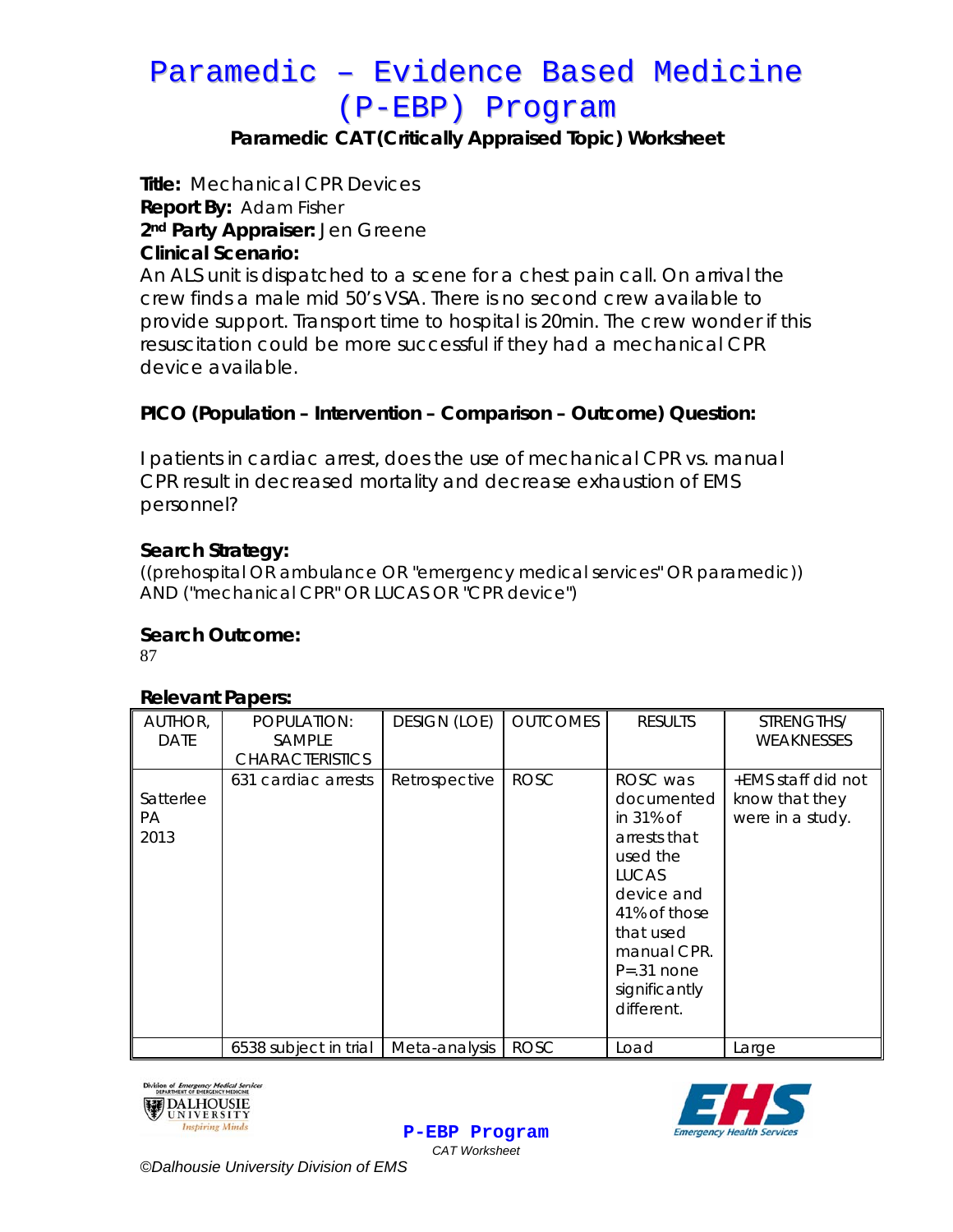# Paramedic – Evidence Based Medicine (P-EBP) Program

| Westfall<br>M |  | distributing<br>band had<br>greater odds<br>of ROSC<br>than manual<br>(odds ratio,<br>1.62 [95% CI,<br>1.36, 1.92], p<br>$< 0.001$ )<br>Piston driven<br>had similar<br>odds of<br>ROSC as | homogeneous<br>data sample |
|---------------|--|--------------------------------------------------------------------------------------------------------------------------------------------------------------------------------------------|----------------------------|
|               |  | manual<br>(odds ratio,<br>1.25 [95% CI,<br>$0.92, 1.68$ ];p<br>$= 0.151$                                                                                                                   |                            |
|               |  |                                                                                                                                                                                            |                            |

#### **Comments: All trials were on adults with ROSC as the measured of out comes**

**Consider:** *Why would you NOT change practice, based on this article?* The studies only looked at ROSC as the outcome. None looked at the safety of EMS staff or if number of EMS staff on scene had a role.

# **Clinical Bottom Line:**

The evidence indicates that mechanical CPR devices can provide high quality chest compressions that give patients an increased chance of ROSC. The load distributing band appears superior to other mechanical methods. There needs to be more research conducted to determine if there is increased safety for the EMS staff.

# **References:**

Westfall M<sup>1</sup>, Krantz S, Mullin C, Kaufman C. Mechanical versus manual chest compressions in out-of-hospital cardiac arrest: a meta-analysis. Crit Care Med, 2013; 41(7):1782-9. Satterlee PA1, Boland LL, Johnson PJ, Hagstrom SG, Page DI, Lick CJ. Implementation of a mechanical chest compression device as standard equipment in a large

**P-EBP Program**

metropolitanambulance service. J Emerg Med, 2013; 45(4):562-9.



*CAT Worksheet ©Dalhousie University Division of EMS*